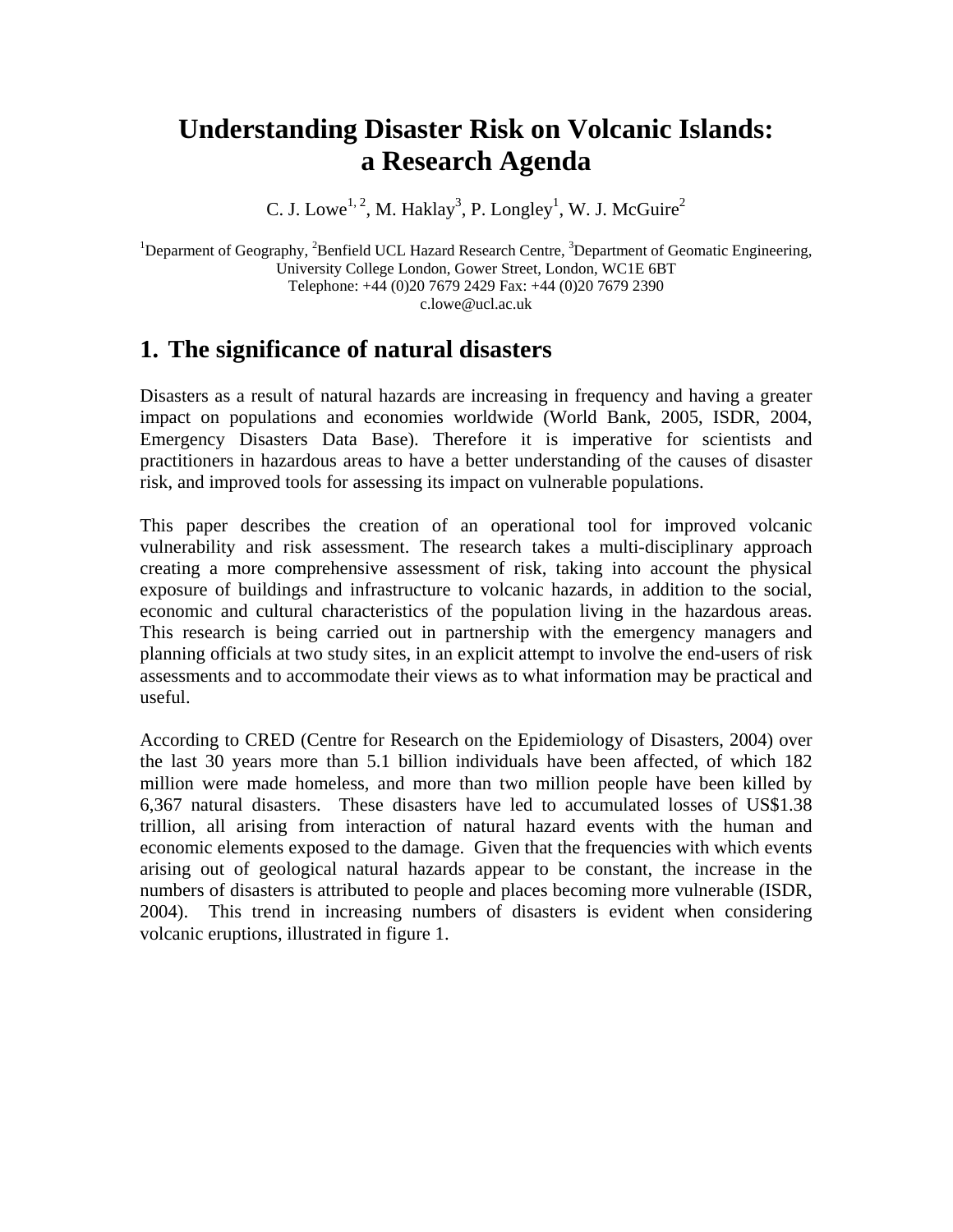

Figure 1: Number of Volcanic Disasters and People Affected 1900-2006

### **2. Disasters and risk**

A disaster is the materialisation of risk: however, there is little consensus as to how to define risk and what elements should be included in its calculation. There are two main schools of thought with regards to studying disasters and risk– the technocratic approach and the vulnerability approach. The technocratic approach, according to Hewitt (1983), seeks to manage risk in three ways:

- 1. to anticipate and hence contain the extremes of nature through environmental engineering works (e.g. flood embankments);
- 2. to monitor and model extreme geophysical events; and
- 3. to create disaster plans and emergency responses.

The technocratic approach is hazard-focused, and aims to reduce disaster losses through control of the natural environment. In contrast, the vulnerability approach is peoplefocused and concentrates on the social, economic, political and cultural characteristics of people that make them more *vulnerable* to loss from a natural hazard event. The vulnerability view emerged in the 1970s from social scientists, particularly those working in developing countries, who had become frustrated at the slow progress in reducing disaster losses through the then dominant, technocratic approach.

The technocratic approach is evident in many national and international policies on natural hazards and disasters. For example the 1990s United Nation's International Decade for Natural Disaster Reduction (IDNDR) was very techno-centric in its approach during the early years. This is perhaps unsurprising as the initiative was the work of natural scientists from the outset. The initial focus of the IDNDR was to reduce disaster losses through the transfer of technology and methods from developed to developing countries (Chester et. al., 2002).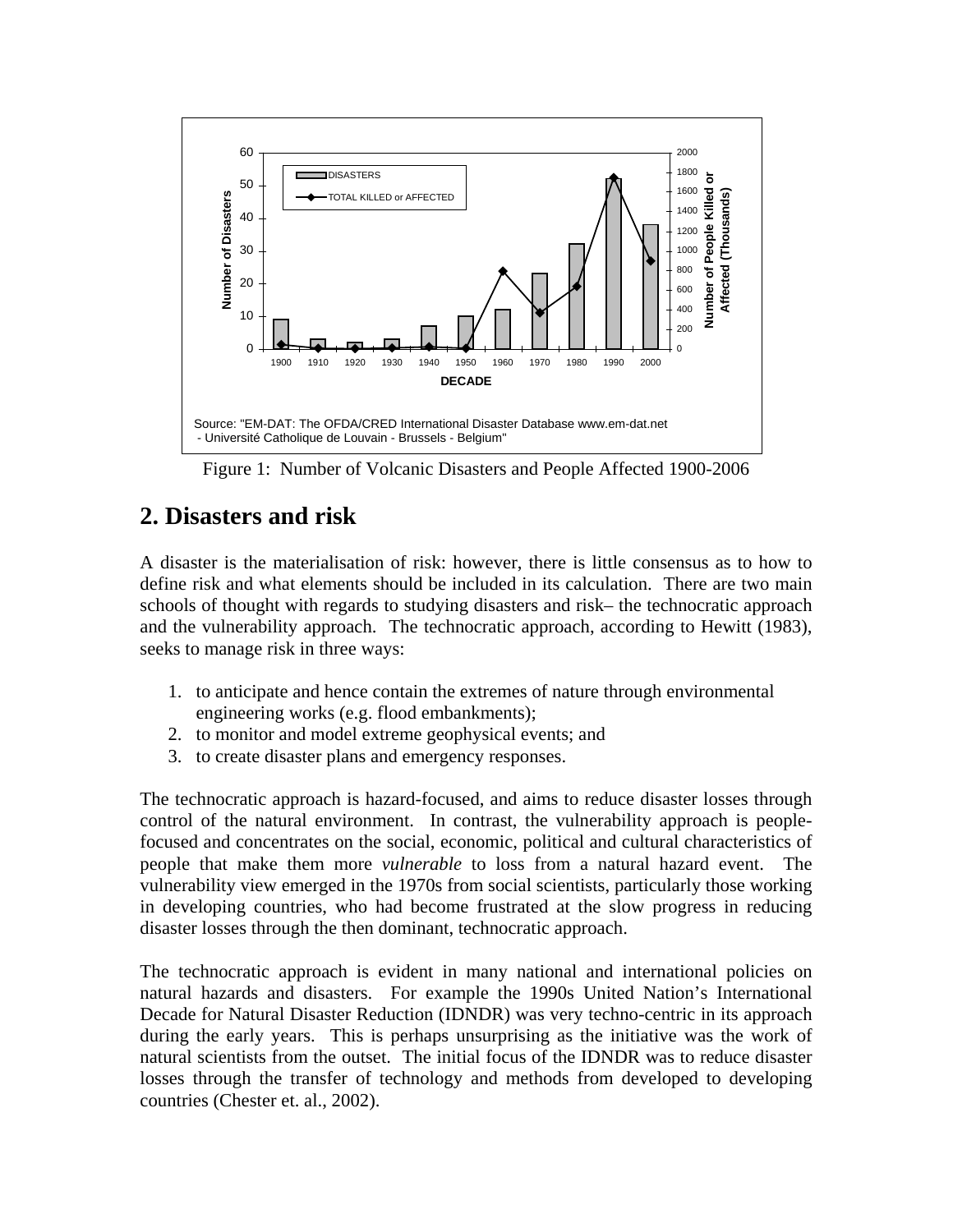In addition, individual volcanic risk and vulnerability assessments have traditionally followed the technocratic approach. If vulnerability measures are included at all, they represent the physical vulnerability of buildings and people (e.g. Pomonis et. al., 1999 and Spence et. al., 2005). More recently, the principles of a bottom-up, societal approach have been integrated into volcanic disaster management. For example Dibben and Chester (1999) complemented the physical vulnerability assessment of Furnas Volcano in the Azores (Pomonis et. al., 1999) with a human vulnerability assessment.

This paper describes a new approach to assessing the risk factors that underlie volcanic emergency management. Key to this task is our ability to quantify risk in potential disaster settings. The Royal Society (1992) specifically define risk as *"the chance in quantitative terms of a defined hazard occurring"* (p. 4: emphasis added). The problem lies in devising methods of assigning values to a risk – e.g. driving above the speed limit – and the rewards associated with accepting this risk – e.g. arriving somewhere on time. In addition to this, how are risks compared? The example Adams (1995) uses is for road traffic accidents. How many dented bumpers equal one death on the road? (p. 22). Despite these limitations, scientists and policy makers continue to quantify risk, often to provide information for decision-making. For example, Soufriere Hills volcano on the island of Montserrat in the eastern Caribbean has been erupting since 1995, and scientists quantify risk using a combination of expert elicitation methods for probabilities of hazard occurrence with Monte Carlo simulations of risk to the population (MVO, 2006). The levels of risk to an individual living in different areas of the island are expressed in terms of the Chief Medical Officer's Risk Scale, which was originally devised for use in the health sector in the UK. Risk exposure levels are described by seven categories ranging from negligible to unknown, each with a numerical estimate attached, such as *High Risk greater than 1 in 100 chance of event occurring* (p. 37).

The methods of quantitative risk assessment described above deal only with the likelihood of death, and do not answer the question of why people in certain areas suffer greater losses in a disaster than other areas despite apparently having equal risk exposure. To address this, one needs to examine individual houses or communities through some kind of vulnerability analysis. There is a vast amount of work by NGOs undertaking vulnerability and capacity analysis (VCA) at community level (e.g. Davis et al., 2004). These identify the characteristics of a community that increase their vulnerability to a natural hazard event, for example, seasonal employment in agriculture, and the factors that increase their ability to adapt and cope in a disaster, such as social networks.

# **3. GIS and quantitative risk assessment**

Despite a large number of individual VCAs in a variety of locations there is still no consensus as to what characteristics of populations and places make them vulnerable, no standard methodology for undertaking VCAs and little with respect to how to quantify vulnerability indicators to be included in a risk assessment. This is where GIS is emerging as a useful tool.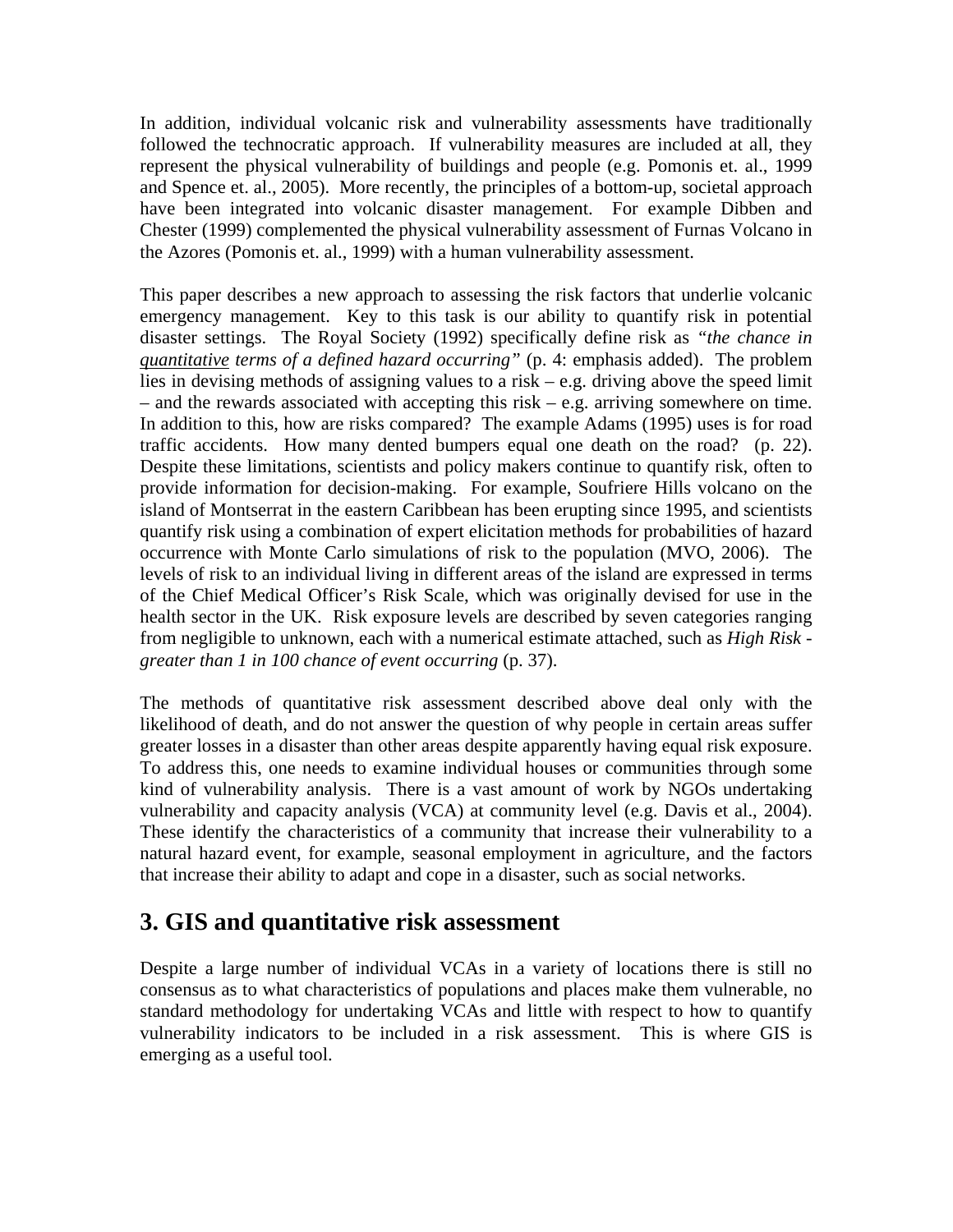One example of where GIS is key to a methodology to quantify vulnerability is the Social Vulnerability Index (SoVI) (Cutter et al., 2003). The authors used county-level census data in the United States to construct an index of vulnerability to environmental hazards and mapped the results to show counties with higher or lower vulnerability relative to a country average. Additional studies have combined social vulnerability data with hazard data to understand the geography of 'place vulnerability' (Cutter et al., 2000).

The research described in this paper has adapted these methodologies outlined by Cutter and tested the feasibility of using a GIS to map vulnerability and risk on the volcanic island of St. Vincent in the eastern Caribbean. A similar method to SoVI was adopted where the 2001 census was used to create 14 vulnerability indicators, which were mapped by census division. This vulnerability map was combined with volcanic hazard data for the island to produce a risk map using raster math and the simple equation *risk = hazard x vulnerability*. Further work is refining the vulnerability indicators and designing a risk equation based on the views of stakeholders at the two study sites.

A GIS has been chosen for this work for a number of reasons, specifically:

- 1. hazard, vulnerability and risk all have strong spatial components that can be displayed in a GIS; and
- 2. disasters are multi-dimensional, multi-disciplinary phenomena; therefore GIS techniques such as overlay are well suited for the analysis that is needed when combining a variety of data – what Hewitt (1997) calls "*the map of risk*" (p. 40).

In addition, the uniqueness of volcanic hazards in particular lends themselves to display and analysis in a GIS:

- 1. as the extents of hazards are often known providing mapable locations that can be used to overlay with vulnerability; and
- 2. as a volcanic crisis unfolds, and hazard maps are altered in response to changing activity, so use of a GIS allows new data to be input and an updated risk assessment to be created with ease.

GIS have previously been used for volcanic hazard and risk mapping (Lirer and Vitelli, 1998, Pareschi, 2002, Paleo and Trusdell, 2002, Gomez-Fernandez, 2000, Pareschi et. al., 2000). However, there are few methods for including the socio-economic vulnerability data into these maps that are crucial to a comprehensive analysis and decision-making tool. These studies highlight an additional problem - that of GIS use being largely restricted to wealthier countries (Davis, 2004). GIS software is becoming more widely available in developing countries, yet it is not utilised fully due to problems of a lack of time, training and expertise. Many tasks utilising a GIS are contracted out to external consultants. This research is addressing this problem by creating a simple tool designed around the user that takes into account:

- 1. the stakeholders understanding of hazard, vulnerability and risk;
- 2. the data available on the island; and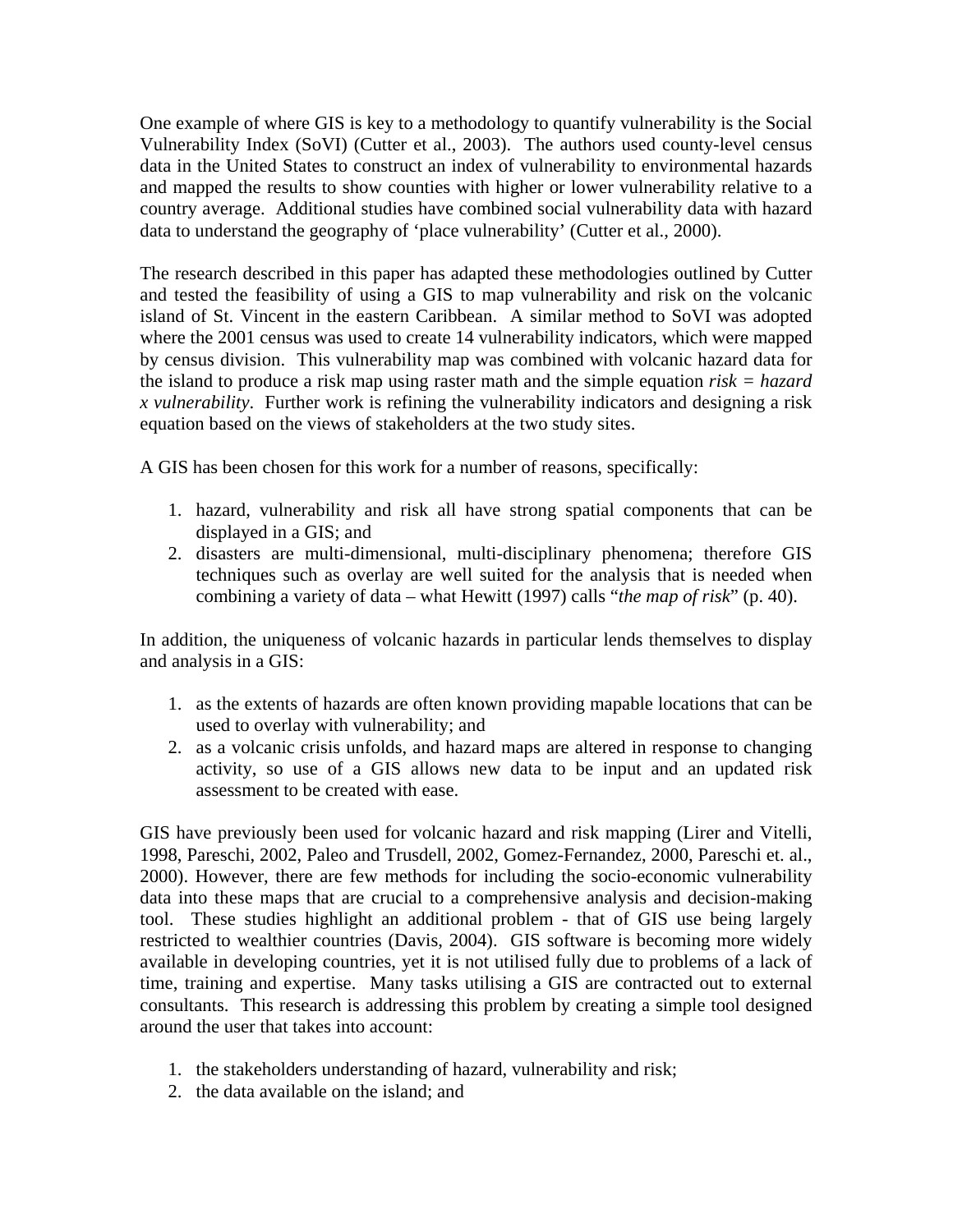3. the purpose of undertaking the risk assessment – i.e. decision making for emergency management and planning.

The two study sites where this tool is being developed are the volcanic islands of St. Vincent and Dominica in the eastern Caribbean.

# **4. Consolidation**

The importance of this research lies in the way in which it integrates the traditional natural science view of risk with the social science view that takes into account population characteristics, and in the design of a tool that is based around the user. This paper describes how this is likely to lead to the creation of more comprehensive risk assessment on small volcanic islands. In addition, this should allow local officials to be self-sufficient, both in pre-disaster planning and in crisis management, and allow realisation of the advantages that many wealthier countries already have in using GIS for vulnerability and risk assessment.

# **5. Acknowledgements**

This work is funded by the Economic and Social Research Council, and is in collaboration with the Seismic Research Unit (SRU) at the University of the West Indies who have provided much of the data. We thank Dr. Richard Robertson at the SRU for his input throughout this research.

### **6. References**

ADAMS, A, 1995. Risk (London: UCL Press).

- CHESTER, D.K., DIBBEN, C.J.L. AND DUNCAN, A.M., 2002. Volcanic hazard assessment in Western Europe. Journal of Volcanology and Geothermal Research, 115, pp. 411-435.
- CRED (2004) Thirty years of natural disasters 1974-2003: The numbers. (Belgium: Presses universitaires de Louvain).
- CUTTER, S.L., MITCHELL, J.T. AND SCOTT, M.S., 2000. Revealing the Vulnerability of People and Places: a case study of Georgetown County, South Carolina. Annals of the Association of American Geographers 90(4) pp. 713-737.
- CUTTER, S.L., BORUFF, B.J. AND SHIRLEY, W.L., 2003. Social vulnerability to environmental hazards. Social Science Quarterly*,* 84(2), pp. 242-261.
- DAVIS, I., 2004. Progress in Analysis of Social Vulnerability and Capacity. In Bankoff, G., Frerks, G. and Hilhorst, D (ed) Mapping Vulnerability: disasters, development and people (London: Earthscan) pp. 128-144.
- DAVIS, I., HAGHEBAERT, B. AND PEPPIATT, D., 2004. Social Vulnerability and Capacity Analysis Workshop (Geneva: ProVention Consortium).
- DIBBEN, C. AND CHESTER, D.K., 1999. Human vulnerability in volcanic environments: the case of Furnas, Sao Miguel, Azores. Journal of Volcanology and Geothermal Research, 92, pp. 133-150.